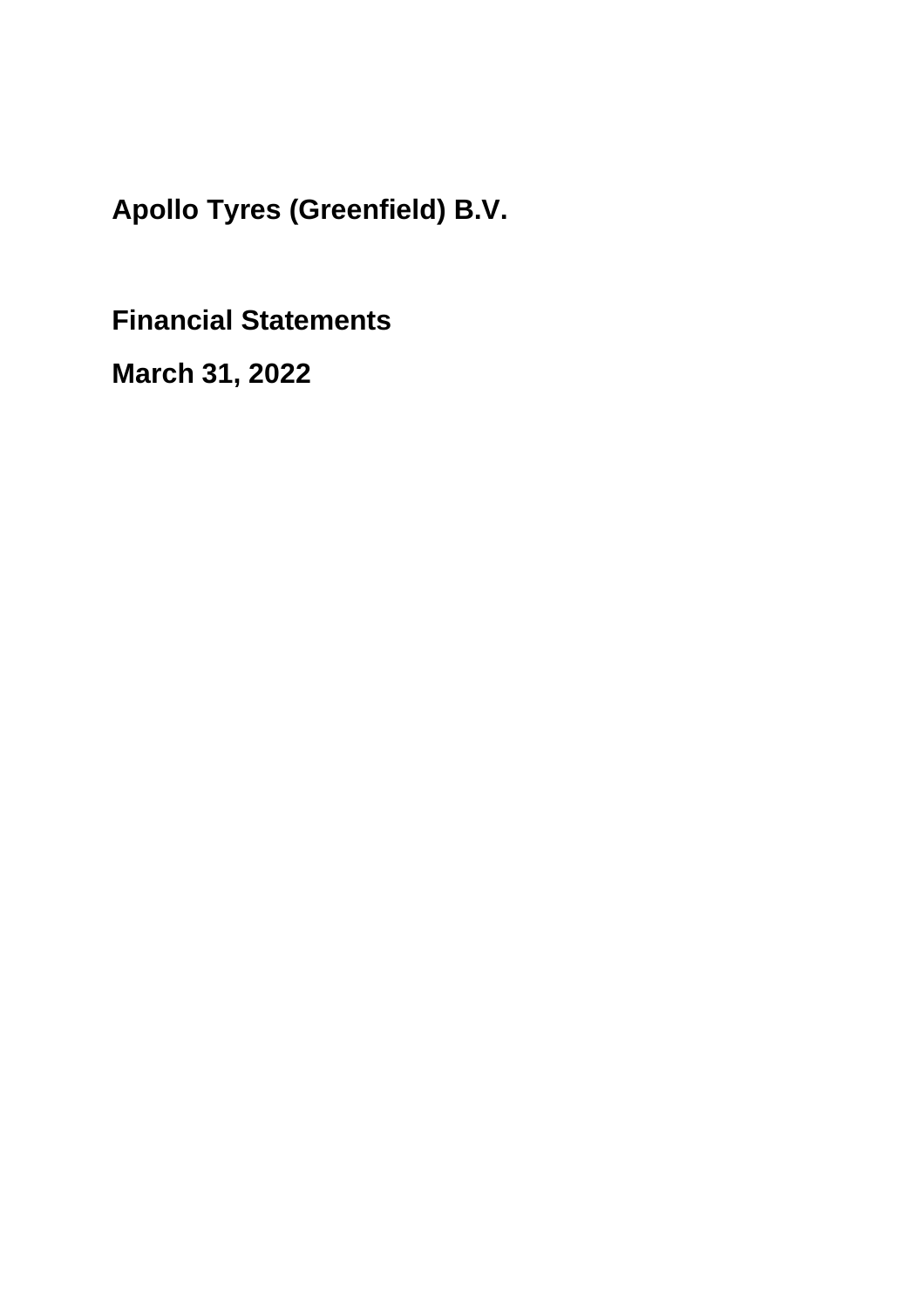#### **Apollo Tyres (Greenfield) B.V. Balance sheet as at 31 March 2022**

|                                                                               |                |               | (All amounts are in $\epsilon$ unless otherwise stated) |
|-------------------------------------------------------------------------------|----------------|---------------|---------------------------------------------------------|
|                                                                               | <b>Notes</b>   | As at         | As at                                                   |
|                                                                               |                | 31 March 2022 | 31 March 2021                                           |
| <b>ASSETS</b>                                                                 |                |               |                                                         |
| Non-current assets                                                            |                |               |                                                         |
| <b>Financial assets</b>                                                       |                |               |                                                         |
| i) Investments                                                                | 3              | 7,184         | 7,184                                                   |
| <b>Total non current assets</b>                                               |                | 7,184         | 7,184                                                   |
| <b>Current assets</b>                                                         |                |               |                                                         |
| <b>Financial assets</b>                                                       |                |               |                                                         |
| i) Cash and cash equivalents                                                  | 4              | 20,013        | 20,226                                                  |
| ii) Loans                                                                     | 5              | 264,251       | 258,548                                                 |
| Other current assets                                                          | 6              | 6,486         | 6,486                                                   |
| <b>Total current assets</b>                                                   |                | 290,750       | 285,260                                                 |
| <b>Total assets</b>                                                           |                | 297,934       | 292,444                                                 |
|                                                                               |                |               |                                                         |
| <b>EQUITY AND LIABILITIES</b>                                                 |                |               |                                                         |
| <b>Equity</b>                                                                 |                |               |                                                         |
| Equity share capital                                                          | $\overline{7}$ | 36,001        | 36,001                                                  |
| Other equity                                                                  |                |               |                                                         |
| i) Reserves and surplus                                                       |                | 254,734       | 250,442                                                 |
| <b>Total equity</b>                                                           |                | 290,735       | 286,443                                                 |
| <b>LIABILITIES</b>                                                            |                |               |                                                         |
| <b>Current liabilities</b>                                                    |                |               |                                                         |
| <b>Financial liabilities</b>                                                  |                |               |                                                         |
| i) Other financial liabilities                                                | 8              | 7,199         | 6,001                                                   |
| <b>Total current liabilities</b>                                              |                | 7.199         | 6,001                                                   |
| <b>Total equity and liabilities</b>                                           |                | 297,934       | 292,444                                                 |
|                                                                               |                |               |                                                         |
| Summary of significant accounting policies and other explanatory information. | $1 - 11$       |               |                                                         |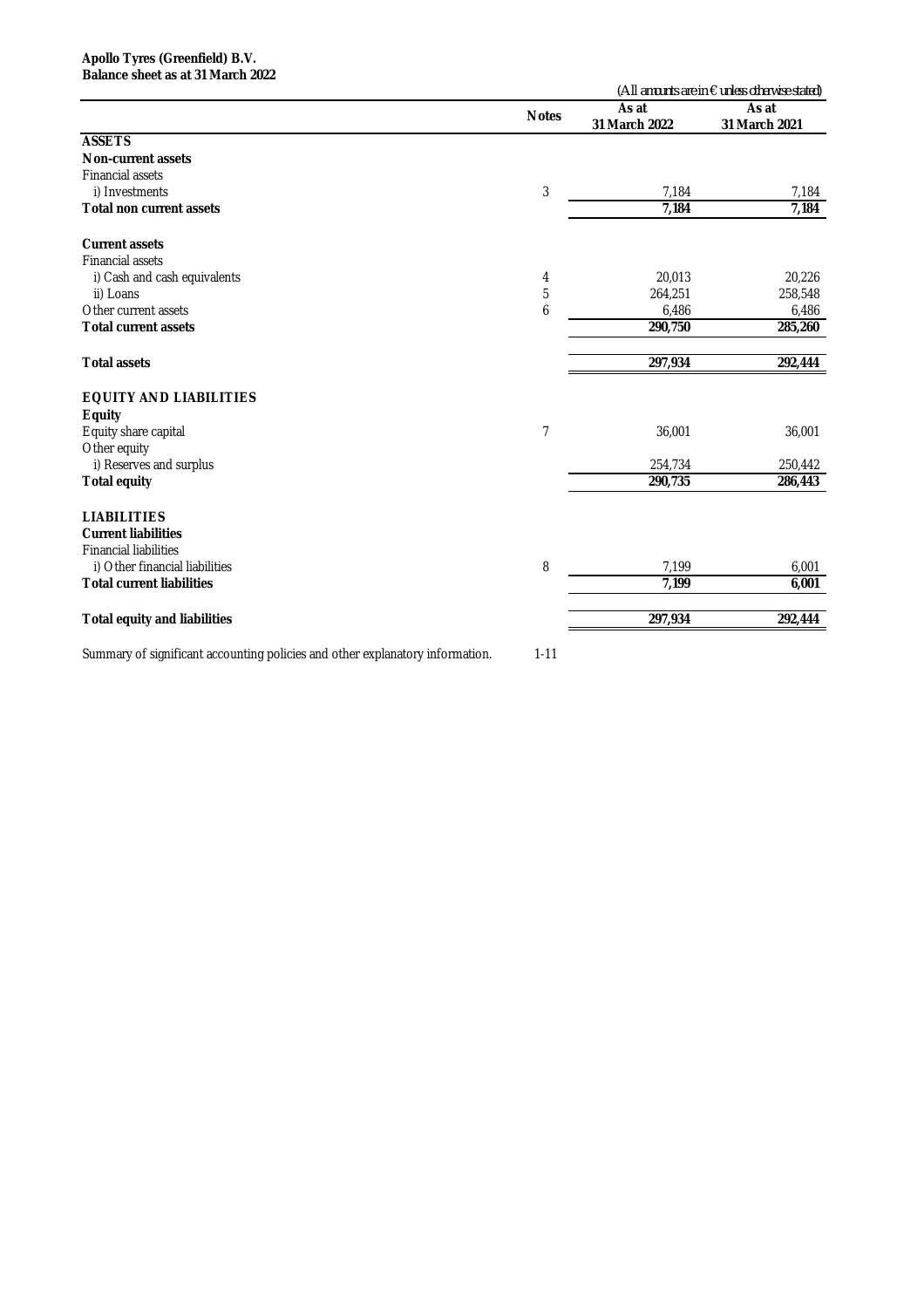**Statement of Profit and Loss for the year ended 31 March 2022**

| <b>Statement of Front and Loss for the year ended 31 ividitil 2022</b>        |              |                                     | (All amounts are in $\epsilon$ unless otherwise stated) |
|-------------------------------------------------------------------------------|--------------|-------------------------------------|---------------------------------------------------------|
|                                                                               | <b>Notes</b> | For the year ended<br>31 March 2022 | For the year ended<br>31 March 2021                     |
| Other income                                                                  | 9            | 5,703                               | 5,703                                                   |
| <b>Total income</b>                                                           |              | 5,703                               | 5,703                                                   |
| <b>Expenses</b>                                                               |              |                                     |                                                         |
| Other expenses                                                                | 10           | 1,411                               | 6,815                                                   |
| <b>Total expenses</b>                                                         |              | 1,411                               | 6,815                                                   |
| Profit / (Loss) before tax                                                    |              | 4,292                               | (1, 112)                                                |
| Income tax expense<br>Current tax                                             |              |                                     |                                                         |
| Profit / (Loss) for the year                                                  |              | 4,292                               | (1, 112)                                                |
| <b>Earnings per equity share</b>                                              | 11           |                                     |                                                         |
| a) Basic                                                                      |              | 0.09                                | (0.02)                                                  |
| b) Diluted                                                                    |              | 0.09                                | (0.02)                                                  |
| Summary of significant accounting policies and other explanatory information. | $1 - 11$     |                                     |                                                         |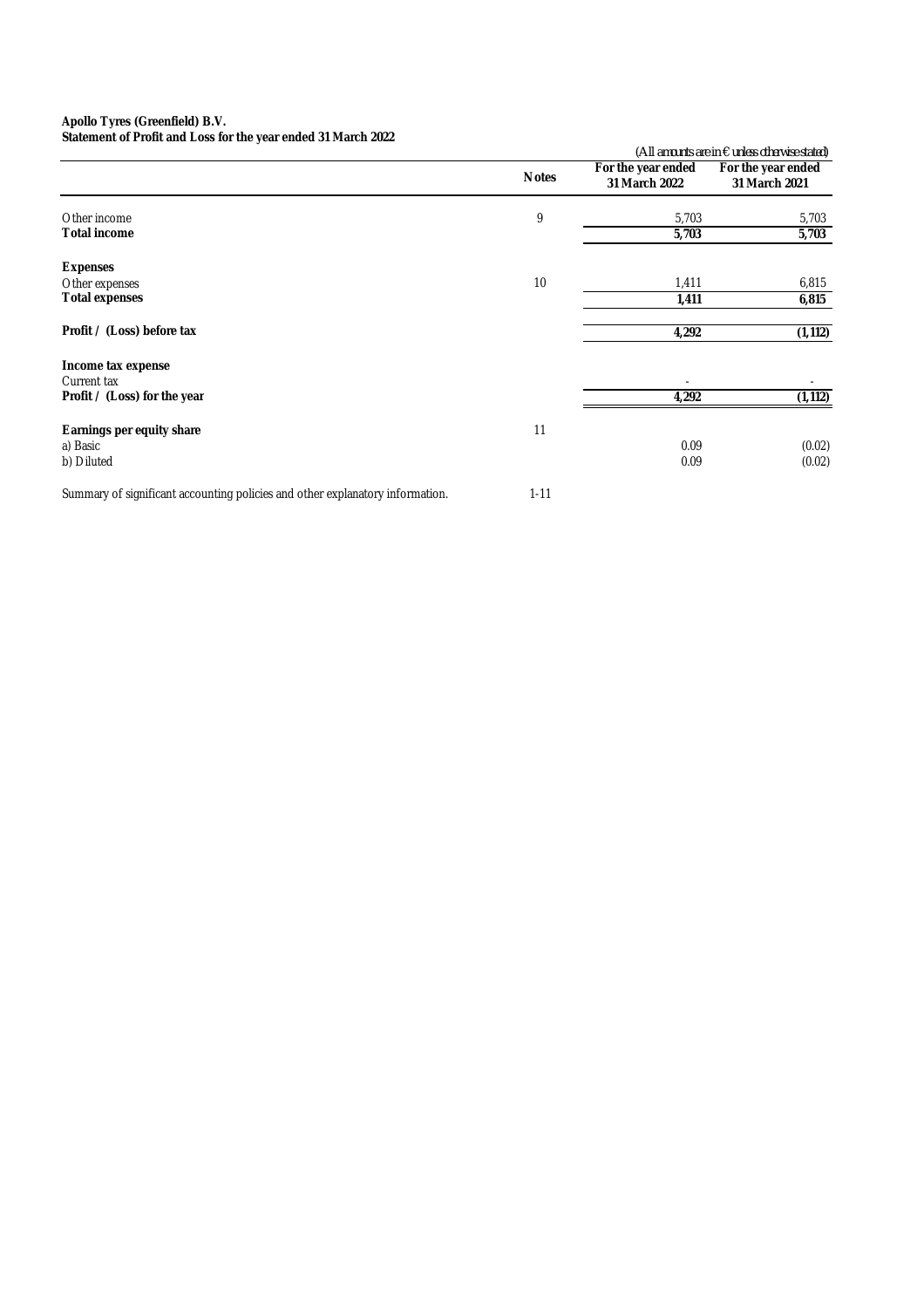**Cash Flow Statement for the year ended 31 March 2022**

| <u> Jashi Livit Jiaithingin ith ing juar chaua yi marun Evee</u> |                                                         |                    |  |
|------------------------------------------------------------------|---------------------------------------------------------|--------------------|--|
|                                                                  | (All amounts are in $\epsilon$ unless otherwise stated) |                    |  |
|                                                                  | For the year ended                                      | For the year ended |  |
| <b>Particulars</b>                                               | 31 March 2022                                           | 31 March 2021      |  |
| Cash flows from operating activities                             |                                                         |                    |  |
| Profit / (Loss) before tax as per statement of profit and loss   | 4.292                                                   | (1, 112)           |  |
| <b>Adjustments for:</b>                                          |                                                         |                    |  |
| Interest income                                                  | (5,703)                                                 | (5,703)            |  |
| Operating loss before working capital changes                    | (1, 411)                                                | (6, 815)           |  |
| Other financial liabilities                                      | 1,198                                                   | 675                |  |
| Cash used in operations                                          | (213)                                                   | (6, 140)           |  |
| Taxes refund $\prime$ (paid)                                     |                                                         | 3,149              |  |
| Net cash used in operating activities (A)                        | (213)                                                   | (2,991)            |  |
| Net decrease in cash and cash equivalents $(A+B)$                | (213)                                                   | (2,991)            |  |
| Opening cash and cash equivalents                                | 20,226                                                  | 23,217             |  |
| Closing cash and cash equivalents (Refer note 4)                 | 20,013                                                  | 20,226             |  |

Summary of significant accounting policies and other explanatory information. 1-11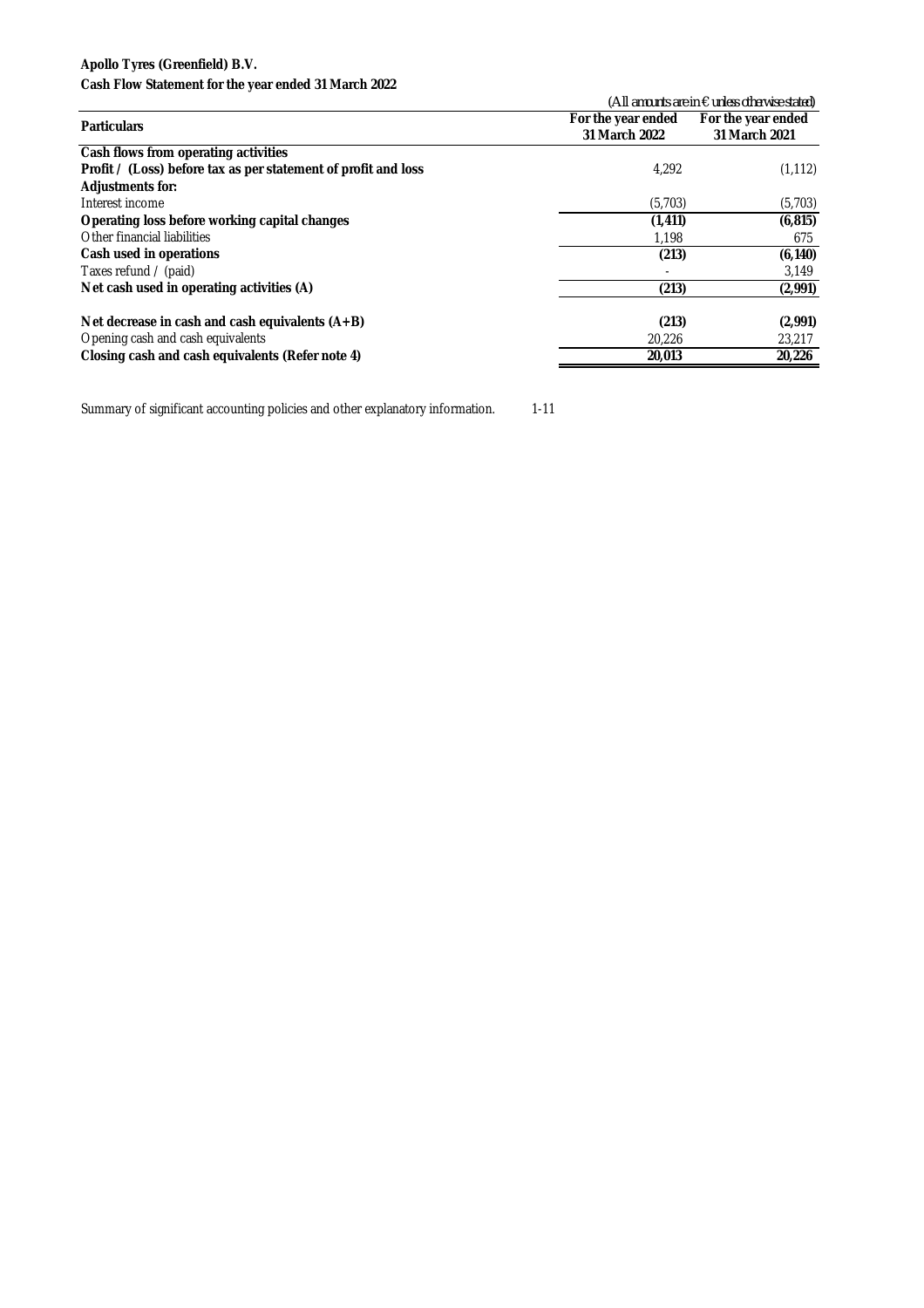#### **Apollo Tyres (Greenfield) B.V. Statement of Changes in equity for the year ended 31 March 2022**

| A. Equity share capital                         | (All amounts are in $\epsilon$ unless otherwise stated) |
|-------------------------------------------------|---------------------------------------------------------|
| <b>Particulars</b>                              | Total                                                   |
| Balance as at 1 April 2020                      | 36,001                                                  |
| Changes in equity share capital during the year |                                                         |
| Balance as at 31 March 2021                     | 36,001                                                  |
| Changes in equity share capital during the year |                                                         |
| Balance as at 31 March 2022                     | 36,001                                                  |
|                                                 |                                                         |

| <b>B.</b> Other equity      |                          |          |
|-----------------------------|--------------------------|----------|
| <b>Particulars</b>          | <b>Retained earnings</b> | Total    |
| Balance as at 1 April 2020  | 251,554                  | 251,554  |
| Loss for the year           | (1, 112)                 | (1, 112) |
| Balance as at 31 March 2021 | 250,442                  | 250,442  |
| Profit for the year         | 4.292                    | 4.292    |
| Balance as at 31 March 2022 | 254,734                  | 254,734  |
|                             |                          |          |

Summary of significant accounting policies and other explanatory information. 1-11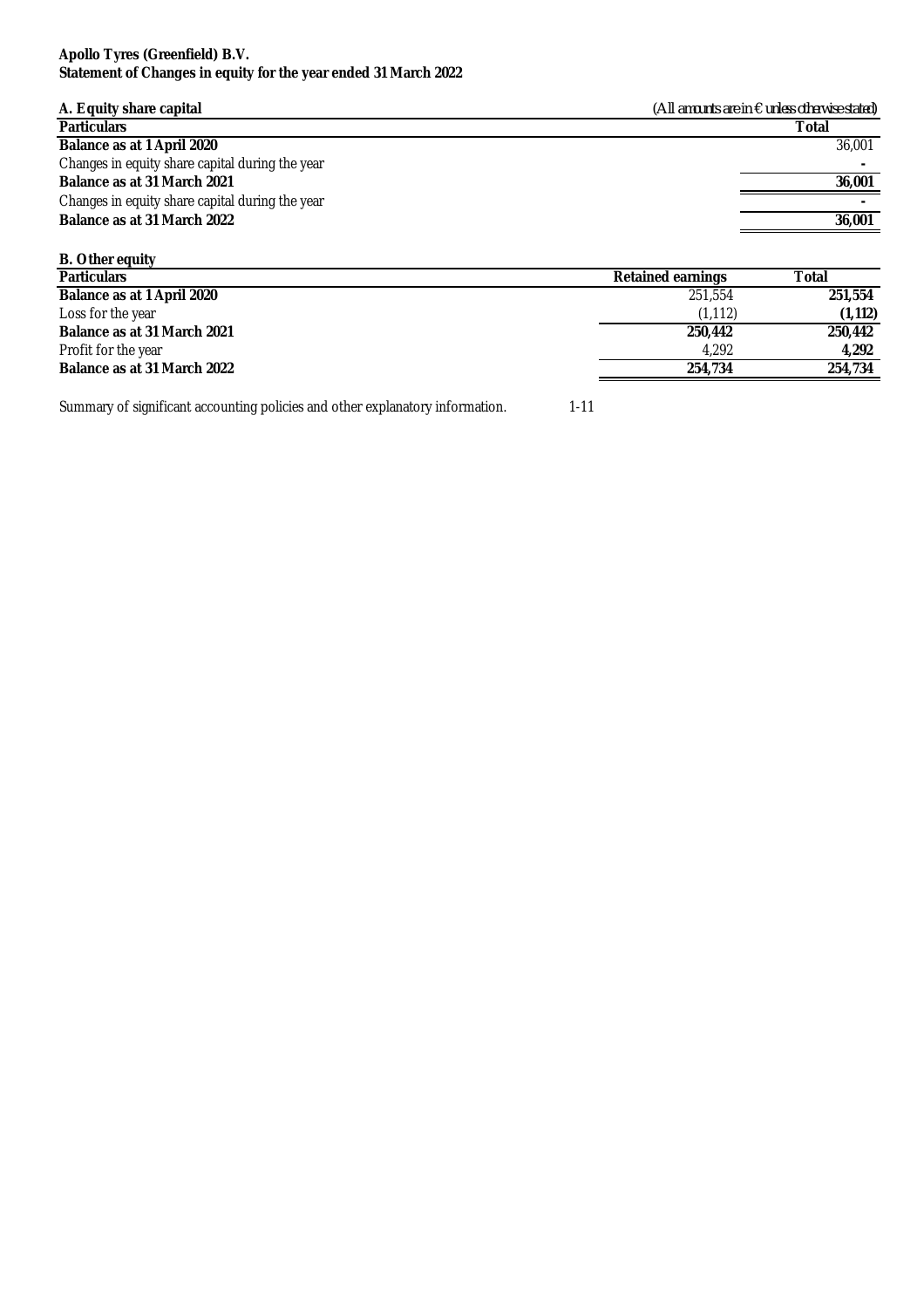#### **Summary of significant accounting policies and other explanatory information for the year ended 31 March 2022**

# **1. Company Overview**

Apollo Tyres (Greenfield) B.V. ("the Company"), a private limited liability company based in Netherlands is registered at the Chamber of Commerce. The Company is a subsidiary Company of Apollo Tyres Limited (holding Company), an Indian listed company with registered address at  $3<sup>rd</sup>$  floor, Areekal mansion, Panampilly Nagar, 68203, Kochi, India which prepares its consolidated financial statements under IND AS.

# **2. Summary of significant accounting policies**

# **(a) Basis of preparation**

The financial statements have been prepared in accordance with recognition and measurement principles of Indian Accounting Standards ('Ind AS') as issued by Institute of Chartered Accountants of India ("ICAI") solely to assist Apollo Tyres Limited in filing the annual performance report of the Company as required by RBI to comply with the clause iii of Para 15 of the Reserve Bank of India (the "RBI") Notification No. FEMA 120/RB-2004 dated 7 July 2004 (the 'Notification'). Accordingly, these financial statements do not contain disclosures required by Ind AS or Schedule III of the Companies Act, 2013.

# **(b) Use of estimates**

The preparation of financial statements in conformity with generally accepted accounting principles, i.e., Ind AS requires management to make estimates and assumptions that affect the reported amounts of assets and liabilities and the disclosure of contingent assets and liabilities on the date of the financial statements and reported amount of revenue and expenses during the reporting period. Although these estimates are based upon management's knowledge of current events and actions, actual results could differ from those estimates and revisions, if any, in accounting estimate is recognized prospectively in the current and future periods.

## **(c) Interest income**

Interest income from a financial asset is recognised when it is probable that the economic benefits will flow to the Company and the amount of income can be measured reliably.

## **(d) Borrowing costs**

Borrowing costs are charged to the statement of profit and loss as incurred.

## **(e) Taxation**

Taxation is based on the result in the annual accounts, taking into account tax losses from previous years and the permanent differences between the profit calculation according to the annual accounts on the one hand and according to profit calculation for tax purposes on the other hand. The calculation is made at the current tax rate.

## **(f) Foreign currency transactions**

The financial statements are presented in Euro which is the functional and presentation currency of the Company.

Monetary assets and liabilities in foreign currencies are converted into the functional currency at the closing exchange rate prevailing at the reporting date with the resulting differences, on subsequent restatement/settlement is recognised in the statement of profit and loss.

## **(g) Financial instruments**

Financial assets and financial liabilities are initially measured at fair value. Transaction costs that are directly attributable to the acquisition or issue of financial assets and financial liabilities (other than financial assets and financial liabilities at fair value through profit or loss) are added to or deducted from the fair value of the financial assets or financial liabilities, as appropriate, on initial recognition. Transaction costs directly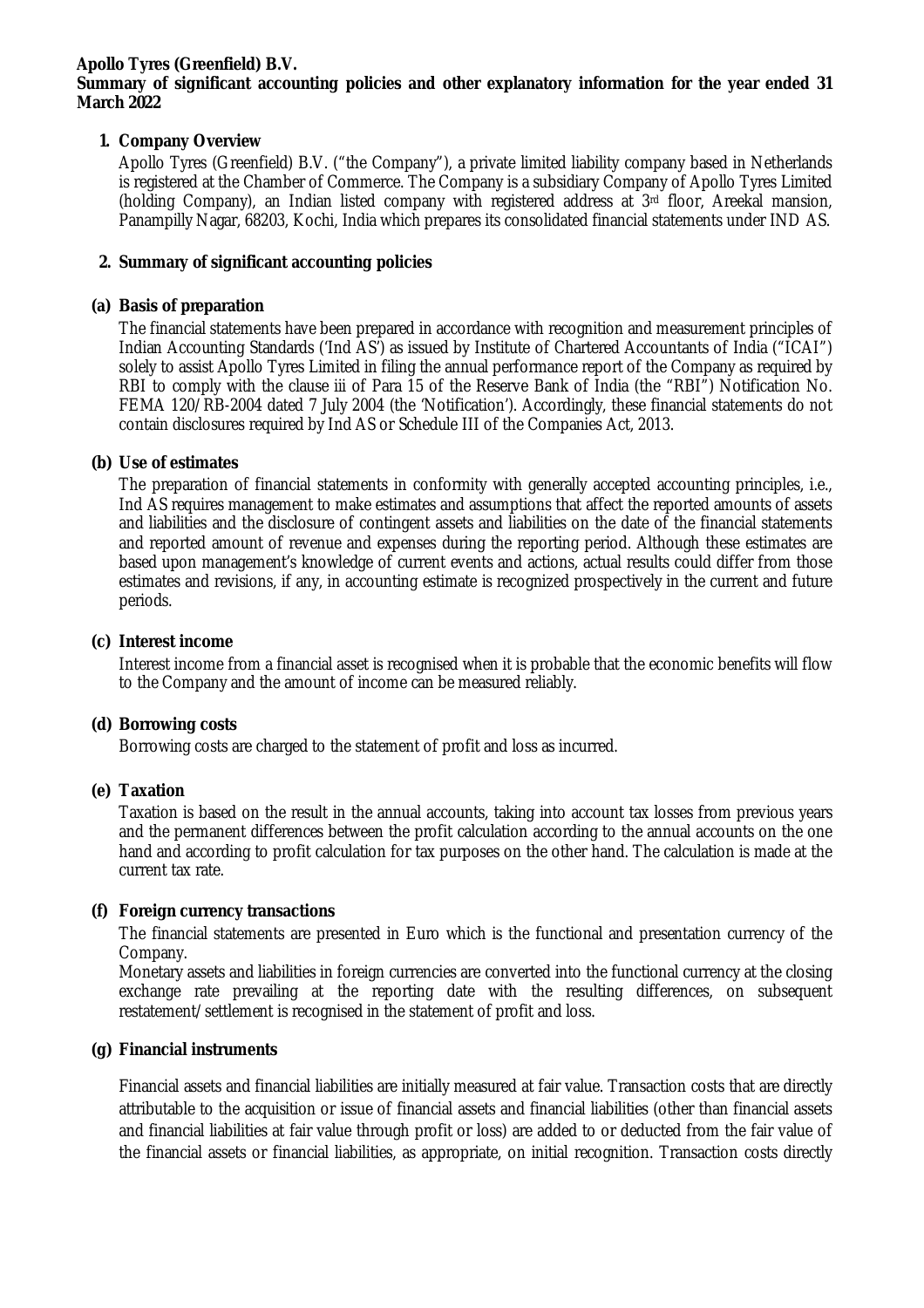# **Summary of significant accounting policies and other explanatory information for the year ended 31 March 2022**

attributable to the acquisition of financial assets or financial liabilities at fair value through profit or loss are recognised immediately in consolidated statement of profit and loss.

#### **Financial assets**

All recognised financial assets are subsequently measured in their entirety at either amortised cost or fair value, depending on the classification of the financial assets.

#### **Classification of financial asset**

#### **Loans and receivable**

Financial assets that meet the following conditions are subsequently measured at amortised cost less impairment loss (except for investments that are designated as at fair value through profit or loss (FVTPL) on initial recognition):

- the asset is held within a business model whose objective is to hold assets in order to collect contractual cash flows; and
- the contractual terms of the instrument give rise on specified dates to cash flows that are solely payments of principal and interest on the principal amount outstanding.

The effective interest method is a method of calculating the amortised cost of a debt instrument and of allocating interest income over the relevant period. The effective interest rate is the rate that exactly discounts estimated future cash receipts (including all fees and points paid or received that form an integral part of the effective interest rate, transaction costs and other premiums or discounts) through the expected life of the debt instrument, or, where appropriate, a shorter period, to the net carrying amount on initial recognition.

Income is recognised on an effective interest basis for debt instruments other than those financial assets classified as at FVTPL. Interest income is recognised in statement of profit and loss and is included in the 'Other Income' line item

#### **Financial liabilities**

## **Financial liabilities subsequently measured at amortised cost**

Financial liabilities that are not held-for-trading and are not designated as at FVTPL are measured at amortised cost at the end of subsequent accounting periods. The carrying amounts of financial liabilities that are subsequently measured at amortised cost are determined based on the effective interest method. Interest expense that is not capitalised as part of costs of an asset is included in the finance costs line item.

The effective interest method is a method of calculating the amortised cost of a financial liability and of allocating interest expense over the relevant period. The effective interest rate is the rate that exactly discounts estimated future cash payments (including all fees and points paid or received that form an integral part of the effective interest rate, transaction costs and other premiums or discounts) through the expected life of the financial liability, or (where appropriate) a shorter period, to the net carrying amount on initial recognition.

## **(h) Earnings per share**

Basic earnings per share is computed by dividing the profit / (loss) after tax by the weighted average number of equity shares outstanding during the year. Diluted earnings per share is computed by dividing the profit /(loss) after tax as adjusted for dividend, interest and other charges to expense or income (net of any attributable taxes) relating to the dilutive potential equity shares, by the weighted average number of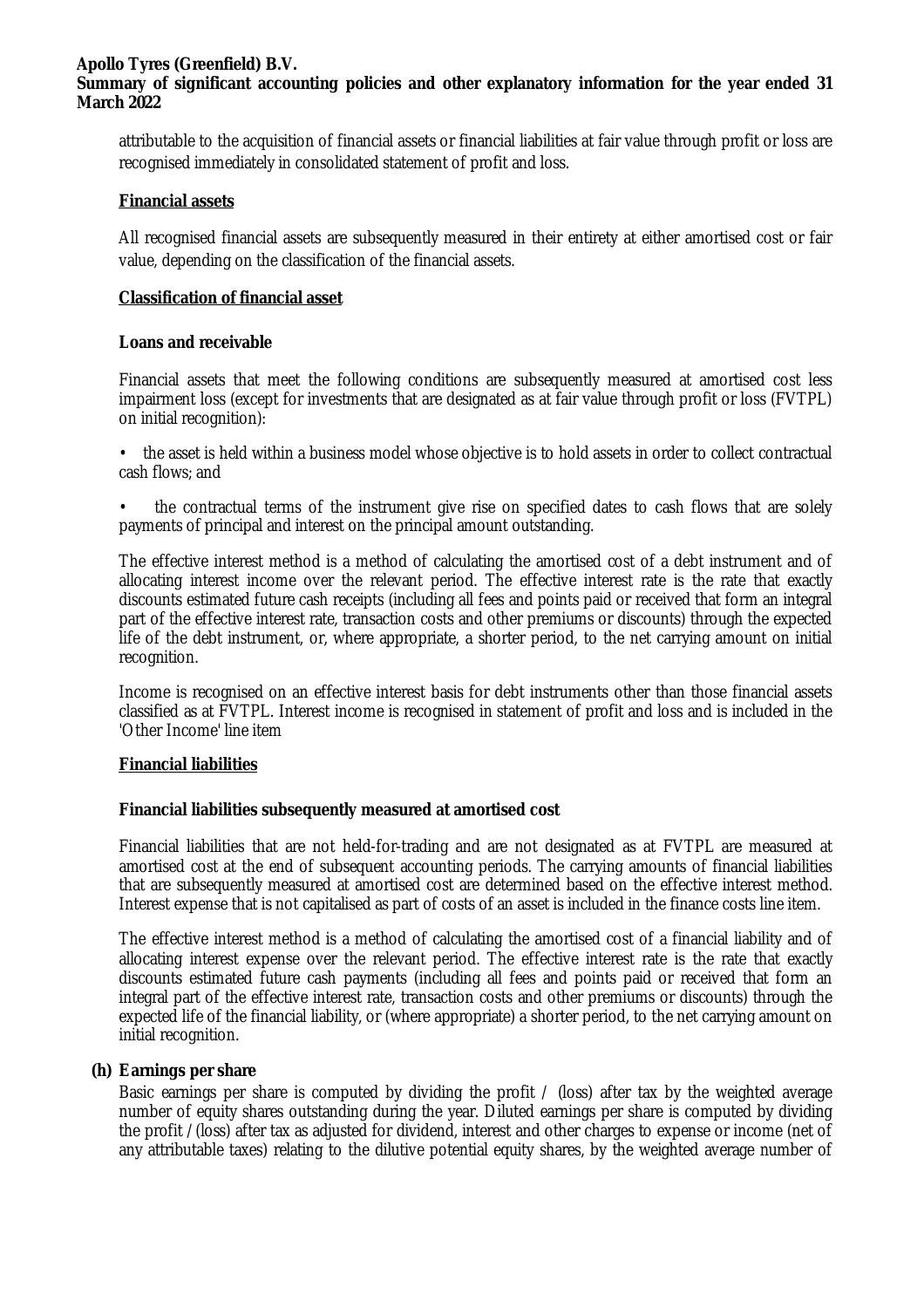#### **Apollo Tyres (Greenfield) B.V. Summary of significant accounting policies and other explanatory information for the year ended 31 March 2022**

equity shares considered for deriving basic earnings per share and the weighted average number of equity shares which could have been issued on the conversion of all dilutive potential equity shares.

#### **(i) Impairment of financial assets**

The Company applies the expected credit loss model for recognising impairment loss on financial assets measured at amortised cost, trade receivables, other contractual rights to receive cash or other financial assets not designated as at FVTPL.

Expected credit losses are the weighted average of credit losses with the respective risks of default occurring as the weights. Credit loss is the difference between all contractual cash flows that are due to the Company in accordance with the contract and all the cash flows that the Company expects to receive (i.e., all cash shortfalls), discounted at the original effective interest rate (or credit-adjusted effective interest rate for purchased or originated credit-impaired financial assets). The Company estimates cash flows by considering all contractual terms of the financial instrument (for example, prepayment, extension, call and similar options) through the expected life of that financial instruments.

The Company measures the loss allowance for a financial instrument at an amount equal to the lifetime expected credit losses if the credit risk on that financial instrument has increased significantly since initial recognition. If the credit risk on a financial instrument has not increased significantly since initial recognition, the Company measures the loss allowance for that financial instrument at an amount equal to 12-month expected credit losses.12-month expected credit losses are portion of the life-time expected credit losses and represent the lifetime cash shortfalls that will result if default occurs within the 12 months after the reporting date and thus, are not cash shortfalls that are predicted over the next 12 months.

If the Company measured loss allowance for a financial instrument at lifetime expected credit loss model in the previous period, but determines at the end of a reporting period that the credit risk has not increased significantly since initial recognition due to improvement in credit quality as compared to the previous period, the Company again measures the loss allowance based on 12- month expected credit losses.

When making the assessment of whether there has been a significant increase in credit risk since initial recognition, the Company uses the change in the risk of a default occurring over the expected life of the financial instrument. To make that assessment, the Company compares the risk of a default occurring on the financial instrument as at the reporting date with the risk of a default occurring on the financial instrument as at the date of initial recognition and considers reasonable and supportable information, that is available without undue cost or effort, that is indicative of significant increases in credit risk since initial recognition.

## **(j) Cash and cash equivalents**

Cash and cash equivalents for the purposes of cash flow statements comprise cash at bank with an original maturity of three months or less.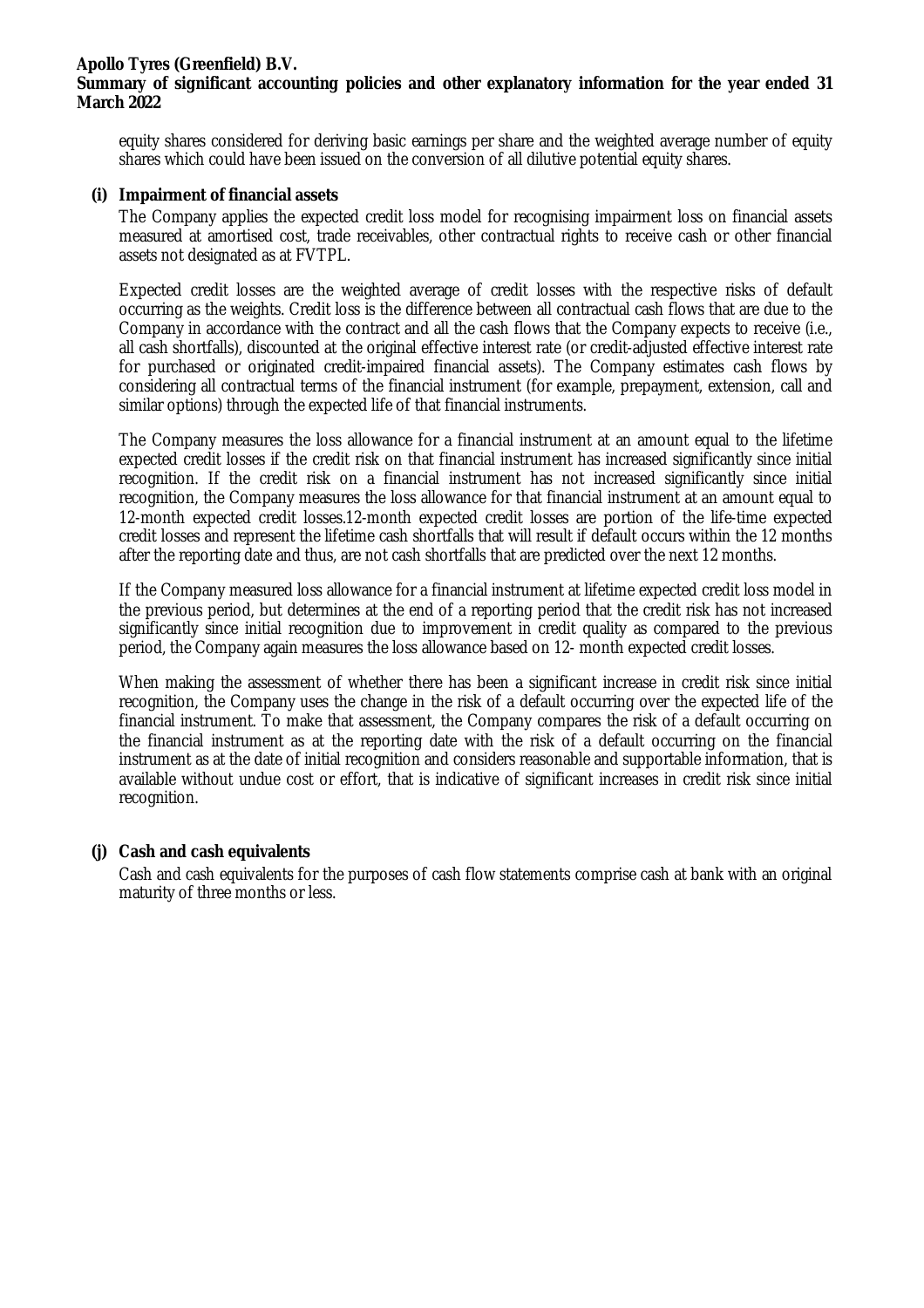**Summary of significant accounting policies and other explanatory information to the financial statements for the year ended 31 March 2022**

|               |                                                                                             |                        | (All amounts are in $\epsilon$ unless otherwise stated) |  |
|---------------|---------------------------------------------------------------------------------------------|------------------------|---------------------------------------------------------|--|
|               |                                                                                             | As at<br>31 March 2022 | As at<br>31 March 2021                                  |  |
|               | <b>FINANCIAL ASSETS (NON-CURRENT)</b>                                                       |                        |                                                         |  |
| Note 3:       | <b>Investments</b><br>Investment in membership interest of:<br>Apollo Tyres Cooperatief U.A | 7,184                  | 7.184                                                   |  |
|               | (membership interest having face value of $\epsilon$ 1,000)<br>Aggregate cost of investment | 7,184                  | 7,184                                                   |  |
|               | Aggregate amount of unquoted investment                                                     | 7,184                  | 7.184                                                   |  |
|               | <b>FINANCIAL ASSETS (CURRENT)</b>                                                           |                        |                                                         |  |
|               | Note 4: Cash and cash equivalents                                                           |                        |                                                         |  |
|               | Balance with banks in current account                                                       | 20,013<br>20,013       | 20,226<br>20,226                                        |  |
| Note 5: Loans |                                                                                             |                        |                                                         |  |
|               | Unsecured, considered good                                                                  |                        |                                                         |  |
|               | Loans to related party (including interest accrued) *                                       | 264,251                | 258,548                                                 |  |
|               |                                                                                             | 264,251                | 258,548                                                 |  |

\* The Company executed loan agreement dated 7 June 2017 with its related party, namely, Apollo Tyres Cooperatief U.A. to grant loan upto \$ 10 million. The Company disbursed \$ 6.65 million under the aforesaid agreement. This loan is unsecured and is repayable (on demand) within 1 year from the date of disbursement. The loan carries interest rate of Euribor plus a margin of 225 basis points calculated on annual basis and is due and payable on final settlement of the loan. The interest accrued as at 31 March 2022 amounts to € 0.01 million (previous year: € 0.01 million).

#### **NON-FINANCIAL ASSETS (CURRENT)**

#### **Note 6: Other current assets**

|         | VAT receivable                                                                                                  | 6,486  | 6,486  |
|---------|-----------------------------------------------------------------------------------------------------------------|--------|--------|
|         |                                                                                                                 | 6,486  | 6,486  |
|         |                                                                                                                 |        |        |
| Note 7: | Equity share capital                                                                                            |        |        |
|         | Issued, paid up and subscribed equity share capital                                                             |        |        |
|         | Equity share capital                                                                                            | 36.001 | 36,001 |
|         | $(50,001$ equity shares of $\in 0.72$ each fully paid-up)                                                       |        |        |
|         |                                                                                                                 | 36,001 | 36,001 |
|         | The share capital of the Company consists of fully paid equity shares with a par value of $\epsilon$ 0.72 each. |        |        |
|         | <b>FINANCIAL LIABILITIES (CURRENT)</b>                                                                          |        |        |
|         |                                                                                                                 |        |        |
| Note 8: | <b>Other financial liabilities</b>                                                                              |        |        |
|         | Expenses payable                                                                                                | 7.199  | 6,001  |
|         |                                                                                                                 | 7,199  | 6,001  |